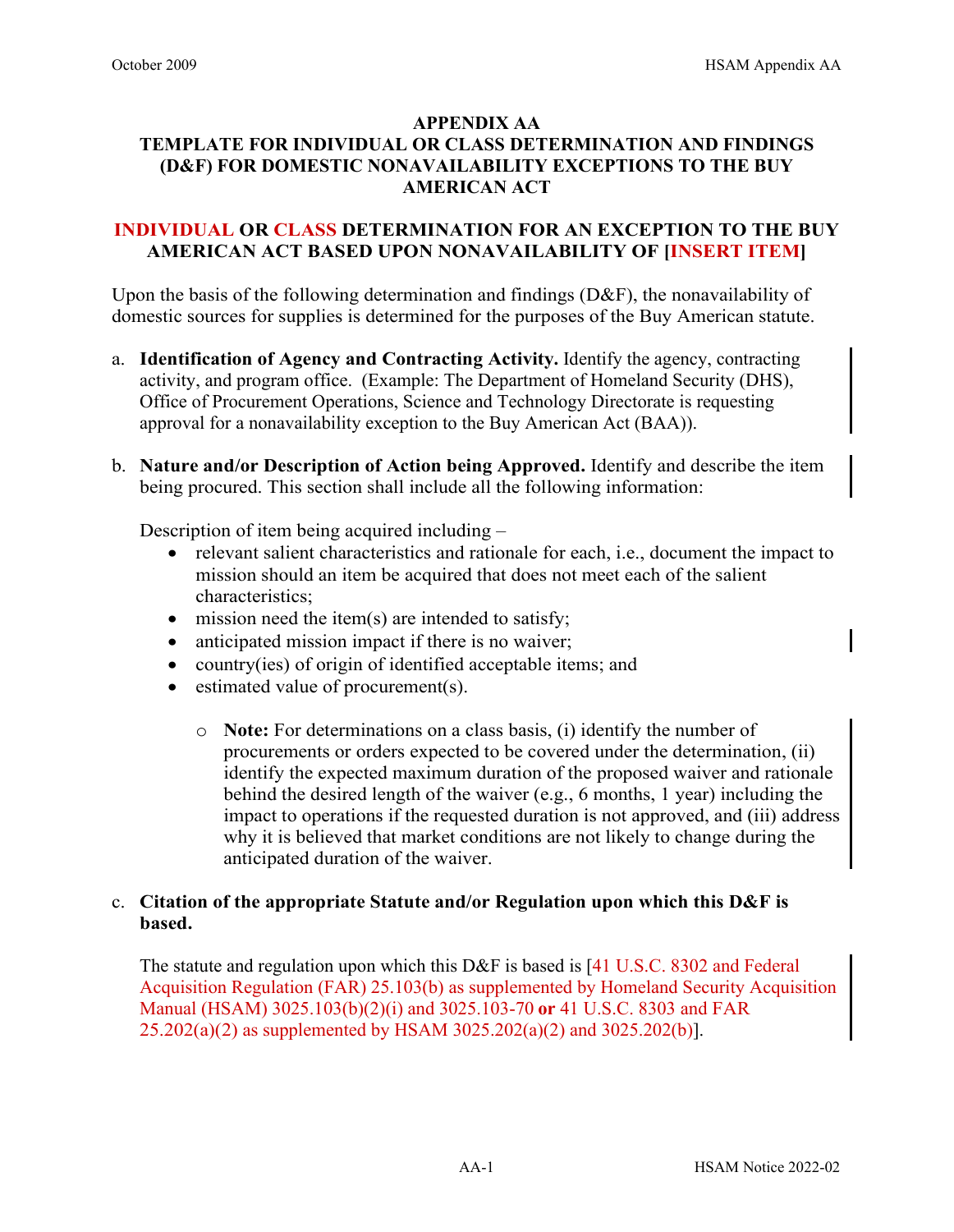# **FINDINGS**

- d. **Findings of Particular Circumstances, Facts or Reasoning that Support the Determination.** This section should include all the following information:
	- (1) **Market Research:** This section should include all the following information:
		- Description of the market research activities and methods (see FAR 10.002(b)(2)) used to identify domestically manufactured items capable of satisfying the requirement. This section shall also include a discussion on whether a Sources Sought or Request for Information (RFI) was issued, where the notice was posted, and the length of time the notice was posted (Note: If a Sources Sought or RFI was not issued, the discussion should indicate why not.);
		- Timing of the market research and any conclusions reached regarding the marketplace for the item(s) as a result of the Government's market research; and
		- Address if the item(s) are commercially available off-the-shelf (COTS) item(s) as defined in FAR 2.101.
		- (2) Additional action(s) taken to find a domestically manufactured item: Discuss additional efforts beyond those discussed in paragraph (1) to identify a domestically manufactured item capable of satisfying the Government's needs.
		- (3) **Conclusion:** Tie all the information together to demonstrate that a domestically manufactured item(s) meeting the Government's need is not mined, produced, or manufactured in the United States in sufficient and reasonably available commercial quantities and of a satisfactory quality.

#### **DETERMINATION:**

# e. **Determination, based on the Findings, that the Proposed Action is Justified under the Applicable Statute or Regulation.**

Based on the findings detailed above, [insert item] are not mined, produced, or manufactured in the United States in sufficient and reasonably available commercial quantities and of a satisfactory quality. Therefore, it is hereby determined, consistent with [FAR 25.103(b) as supplemented by HSAM 3025.103(b)(2)(i) and 3025.103-70 **or** FAR 25.202(a)(2) as supplemented by HSAM 3025.202(a)(2) and 3025.202(b)], that these items are nonavailable.

**EXPIRATION DATE** (for class determinations only)**:** 

The expiration date of this D&F is [insert date or time frame] from the date of approval by the DHS Chief Procurement Officer (CPO).

• **Note:** For class determinations exceeding one year, the following statement shall be included in this section.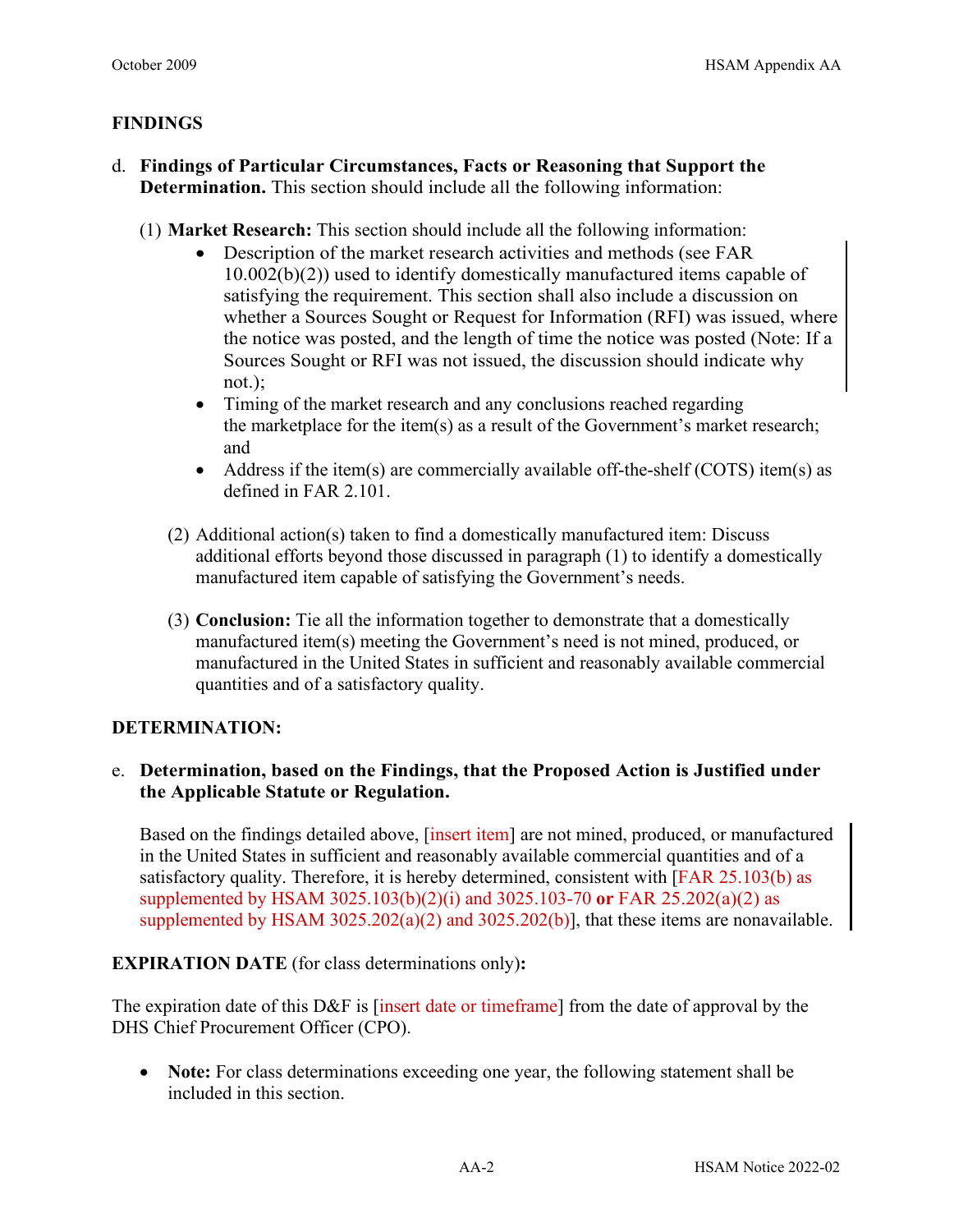"Approval of this class determination is subject to [insert contracting activity and program office] updating the market research, supporting the assertions contained herein, on an annual basis to confirm the continued nonavailability of the item(s) covered by this D&F. The [insert contracting activity] will immediately notify the Office of the Chief Procurement Officer of any changes to the marketplace as a result of annual market research activities and will subsequently submit a revised waiver or request to rescind this waiver as appropriate."